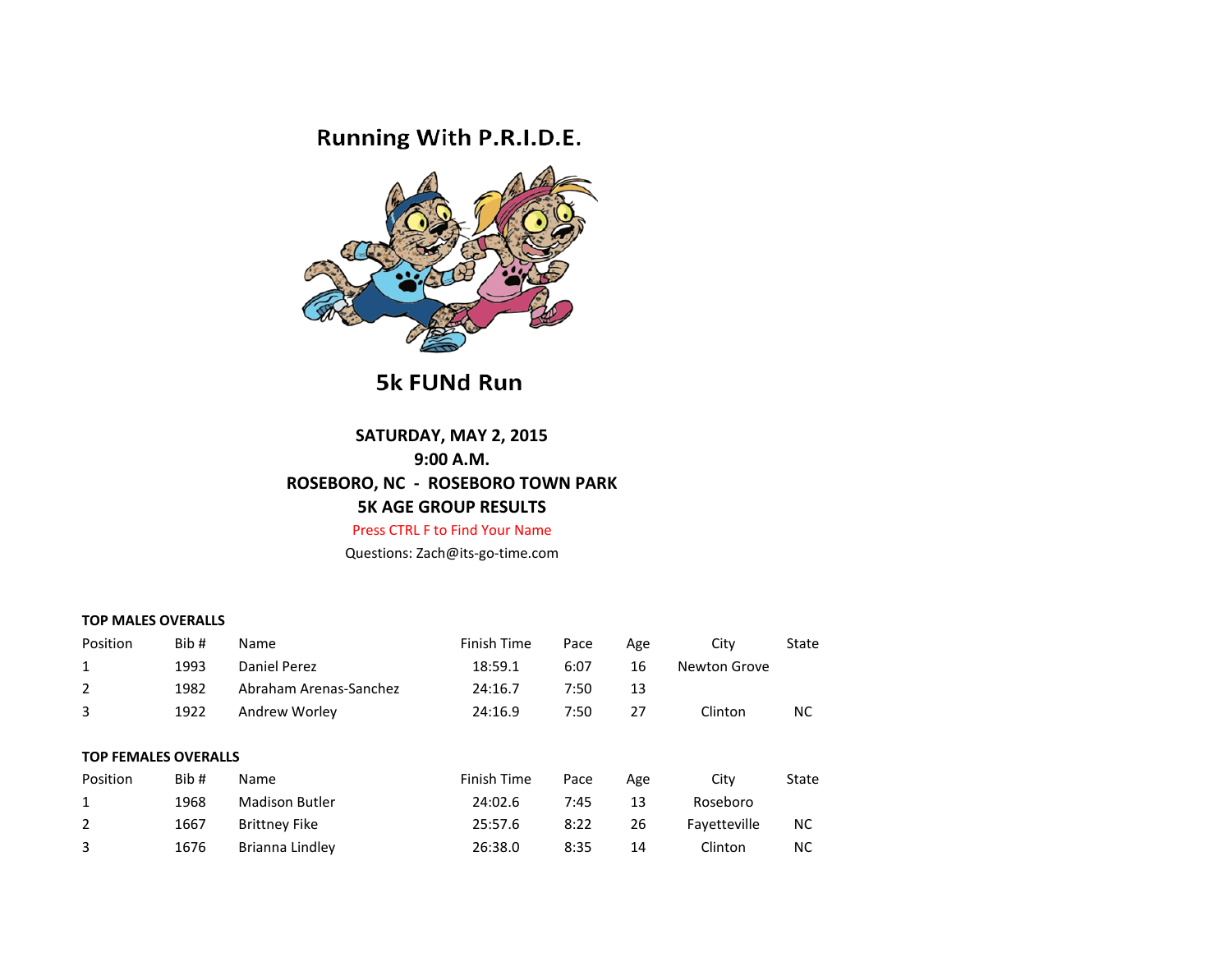| <b>MALE 7 &amp; UNDER</b> |      |                          |                    |       |                |          |           |
|---------------------------|------|--------------------------|--------------------|-------|----------------|----------|-----------|
| Position                  | Bib# | Name                     | Finish Time        | Pace  | Age            | City     | State     |
| $\mathbf{1}$              | 1998 | Parker Hinson            | 39:58.2            | 12:54 | $\overline{7}$ | Clinton  |           |
| $\overline{2}$            | 1986 | Caleb Moore              | 40:46.2            | 13:09 | 6              |          |           |
| 3                         | 1987 | <b>Brayden Autry</b>     | 51:51.9            | 16:44 | $\overline{7}$ |          |           |
| <b>MALE 8 - 12</b>        |      |                          |                    |       |                |          |           |
| Position                  | Bib# | Name                     | <b>Finish Time</b> | Pace  | Age            | City     | State     |
| $\mathbf{1}$              | 1918 | <b>Trey White</b>        | 30:26.0            | 9:49  | 11             | Roseboro | <b>NC</b> |
| $\overline{2}$            | 1687 | Derrick Mitchell         | 32:20.5            | 10:26 | 12             | Clinton  | <b>NC</b> |
| 3                         | 1663 | Justin Edgerton          | 32:51.4            | 10:36 | 11             | Dunn     | NC        |
| $\overline{\mathbf{4}}$   | 1691 | James Murphy             | 34:56.0            | 11:16 | 9              | Roseboro | NC        |
| 5                         | 1684 | <b>Bryson Melvin</b>     | 35:06.8            | 11:19 | 10             | Clinton  | <b>NC</b> |
| 6                         | 1677 | Caleb Madgar             | 35:26.6            | 11:26 | 9              | Roseboro | <b>NC</b> |
| $\overline{7}$            | 1678 | Colin Madgar             | 36:57.3            | 11:55 | 11             | Roseboro | <b>NC</b> |
| 8                         | 1665 | Lane Ehle                | 37:01.3            | 11:56 | 11             | Roseboro | <b>NC</b> |
| 9                         | 1979 | Amir McKoy               | 39:10.3            | 12:38 | 10             | Roseboro | NC        |
| 10                        | 1985 | Kaleb James              | 39:12.7            | 12:39 | 10             |          |           |
| 11                        | 1995 | Jackson Hinson           | 39:59.2            | 12:54 | 8              | Clinton  |           |
| 12                        | 1658 | Gavin Cook               | 48:24.9            | 15:37 | 12             | Roseboro | <b>NC</b> |
| 13                        | 1696 | Gabe Pippin              | 53:49.8            | 17:22 | 11             | Roseboro | NC        |
| <b>MALE 13 - 16</b>       |      |                          |                    |       |                |          |           |
| Position                  | Bib# | Name                     | Finish Time        | Pace  | Age            | City     | State     |
| $\mathbf{1}$              | 1671 | Kyle Green               | 32:30.5            | 10:29 | 16             | Roseboro | NC        |
| 2                         | 1688 | <b>Immanuel Mitchell</b> | 34:30.6            | 11:08 | 14             | Clinton  | NC        |
| <b>MALE 17 - 20</b>       |      |                          |                    |       |                |          |           |
| Position                  | Bib# | Name                     | Finish Time        | Pace  | Age            | City     | State     |
| $\mathbf{1}$              | 1685 | Ronald Mendez            | 26:42.6            | 8:37  | 19             | Garland  | <b>NC</b> |
| 2                         | 1673 | <b>Teddy Hernandez</b>   | 53:56.5            | 17:24 | 17             | Clinton  | <b>NC</b> |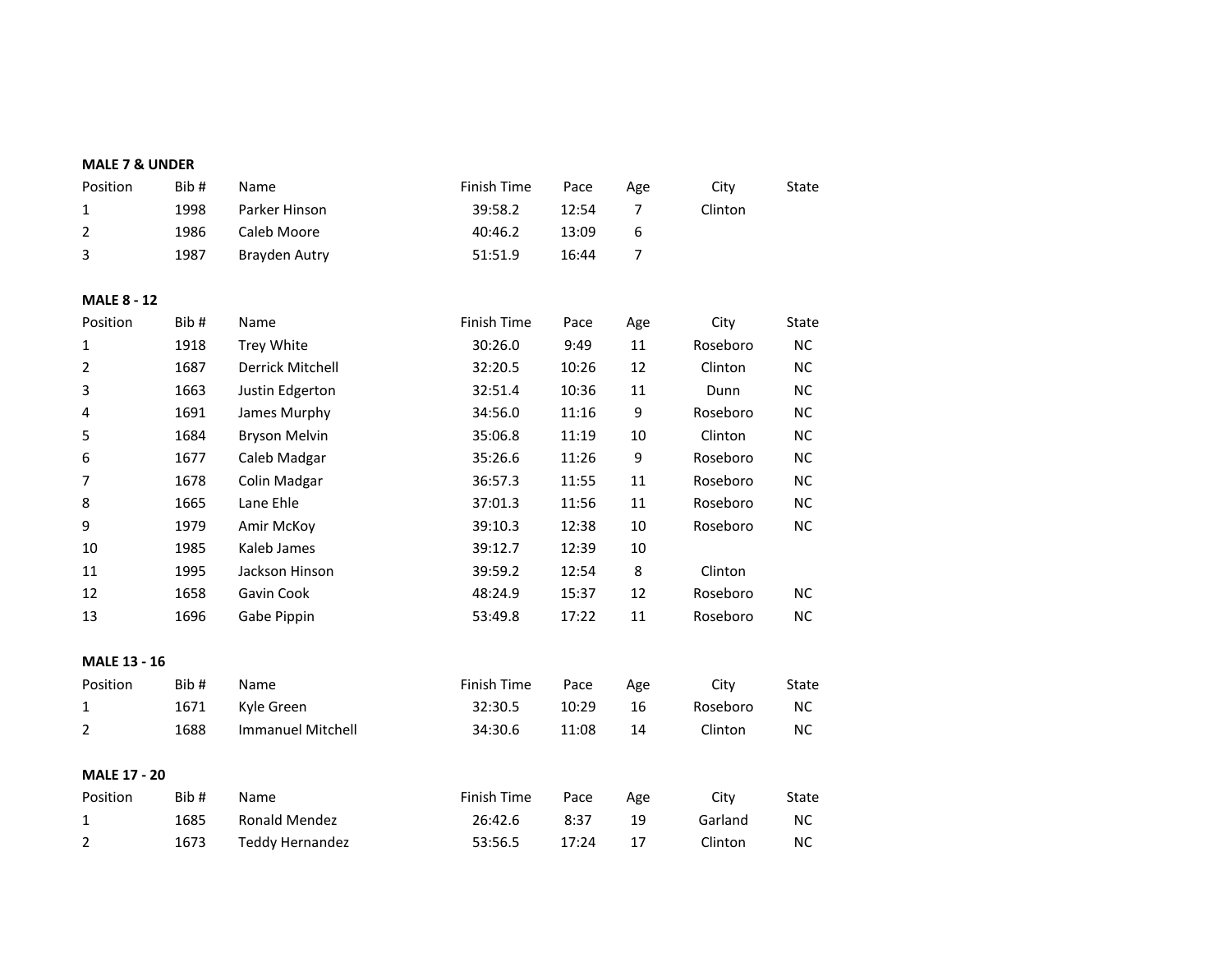| <b>MALE 21 - 29</b>         |      |                         |                    |       |        |           |              |
|-----------------------------|------|-------------------------|--------------------|-------|--------|-----------|--------------|
| Position                    | Bib# | Name                    | Finish Time        | Pace  | Age    | City      | State        |
| 1                           | 1991 | Jesus Otero             | 27:31.7            | 8:53  | 28     | Teachy    |              |
|                             |      |                         |                    |       |        |           |              |
| MALE 30 - 39                |      |                         |                    |       |        |           |              |
| Position                    | Bib# | Name                    | Finish Time        | Pace  | Age    | City      | State        |
| $\mathbf{1}$                | 1660 | <b>Thad Cook</b>        | 24:55.5            | 8:02  | 36     | Roseboro  | <b>NC</b>    |
| $\overline{2}$              | 1743 | <b>Matthew Teasdale</b> | 31:28.9            | 10:09 | 37     | Roseboro  | NC           |
| 3                           | 1680 | <b>Darell Matthews</b>  | 42:25.1            | 13:41 | 38     | Roseboro  | NC           |
| MALE 40 - 49                |      |                         |                    |       |        |           |              |
| Position                    | Bib# | Name                    | Finish Time        | Pace  | Age    | City      | State        |
| $\mathbf{1}$                | 1994 | Jose Flores             | 25:33.0            | 8:15  | 40     | Garland   |              |
| $\overline{2}$              | 1675 | Douglas Koser           | 28:39.2            | 9:15  | 47     | Salemburg | NC           |
| 3                           | 1698 | William Pippin          | 34:24.1            | 11:06 | 40     | Roseboro  | NC           |
| 4                           | 1683 | <b>Anthony Melvin</b>   | 35:22.0            | 11:25 | 44     | Clinton   | <b>NC</b>    |
|                             |      |                         |                    |       |        |           |              |
| <b>MALE 50 - 59</b>         |      |                         |                    |       |        |           |              |
| Position                    | Bib# | Name                    | <b>Finish Time</b> | Pace  | Age    | City      | <b>State</b> |
| 1                           | 1972 | Derrick Mitchell        | 36:14.0            | 11:41 | 51     |           |              |
|                             |      |                         |                    |       |        |           |              |
| <b>MALE 60+</b><br>Position | Bib# | Name                    | Finish Time        |       |        |           |              |
|                             |      |                         |                    | Pace  | Age    | City      | State        |
| 1                           | 1970 | Willie Mitchell         | 29:31.5            | 9:31  | 72     | Clinton   |              |
| FEMALE 8 - 12               |      |                         |                    |       |        |           |              |
| Position                    | Bib# | Name                    | Finish Time        | Pace  | Age    | City      | State        |
| $\mathbf{1}$                | 1750 | Sara Teasdale           | 31:27.7            | 10:09 | 11     | Roseboro  | <b>NC</b>    |
| $\overline{2}$              | 1689 | Rilya Mitchell          | 36:13.3            | 11:41 | $10\,$ | Clinton   | <b>NC</b>    |
| 3                           | 1992 | Ariana Romero           | 36:48.4            | 11:52 | 11     | Rose Hill |              |
| 4                           | 1775 | Kamari Walker           | 39:12.4            | 12:39 | 10     | Roseboro  | <b>NC</b>    |
| 5                           | 1699 | <b>Addasun Sanders</b>  | 41:29.9            | 13:23 | 11     | Clinton   | <b>NC</b>    |
| 6                           | 1681 | Morgan Matthews         | 41:32.4            | 13:24 | 11     | Roseboro  | <b>NC</b>    |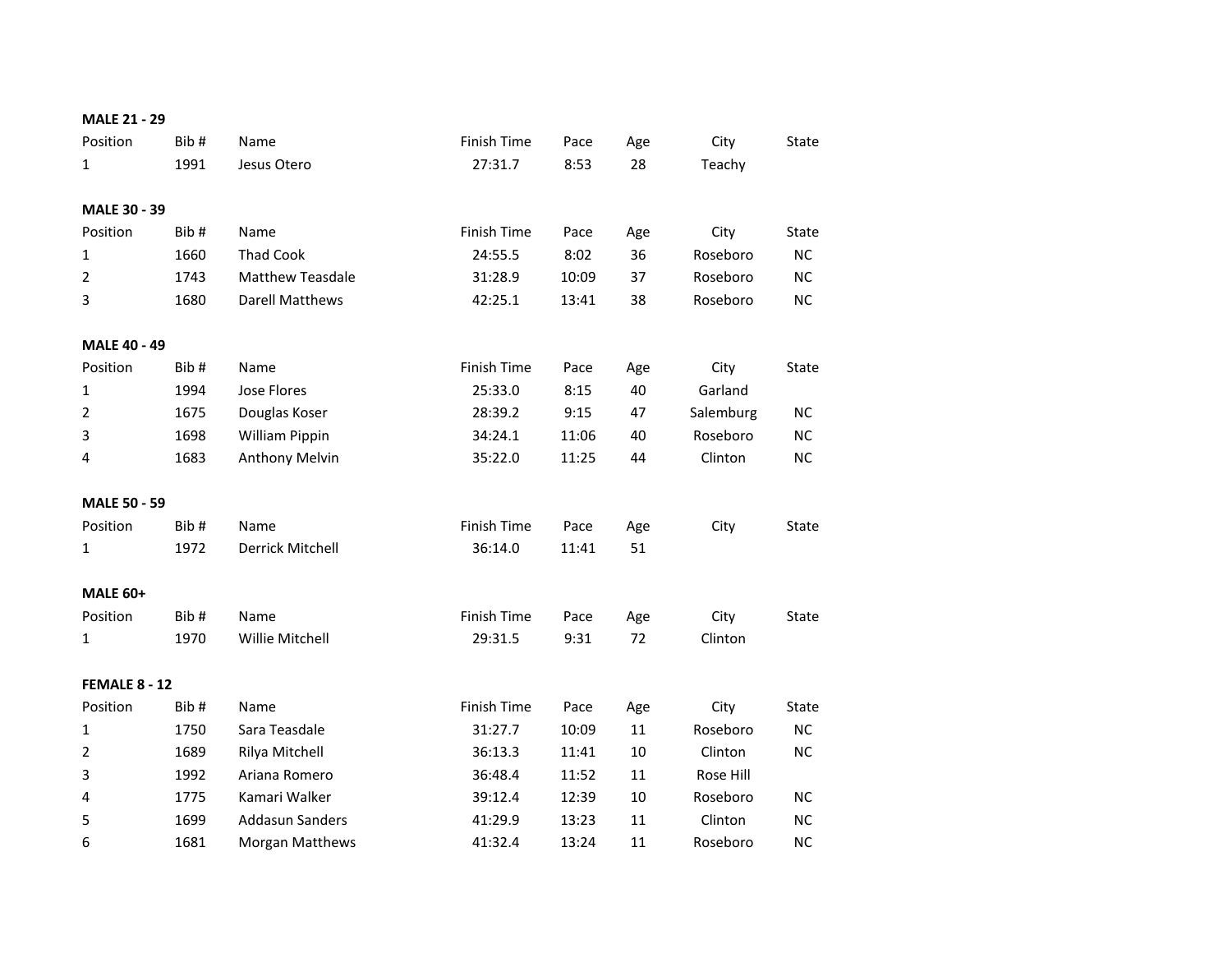| 7  | 1669 | <b>Emily Flores</b>  | 42:32.3 | 13:43 | 11 | Garland   | NC. |
|----|------|----------------------|---------|-------|----|-----------|-----|
| 8  | 1659 | Kinley Cook          | 42:38.3 | 13:45 | 11 | Roseboro  | NC. |
| 9  | 1603 | Ashlyn Cook          | 42:39.3 | 13:45 | 10 | Roseboro  | NC. |
| 10 | 1781 | Cleveland Washington | 49:23.0 | 15:56 | 10 | Clinton   | NC. |
| 11 | 1674 | Adara Johnson        | 51:51.7 | 16:44 | 9  | Roseboro  | NC. |
| 12 | 1989 | Breanna Smith        | 51:54.6 | 16:45 | 11 | Salemburg |     |
| 13 | 1668 | Alexis Flores        | 52:11.4 | 16:50 | 8  | Garland   | NC. |
| 14 | 1695 | Cameron Pippin       | 52:16.1 | 16:52 | 8  | Roseboro  | NC. |
| 15 | 1974 | Jaylen Godwin        | 56:24.6 | 18:12 | 8  |           |     |

## **FEMALE 13 - 16**

| Position              | Bib# | Name                     | Finish Time | Pace  | Age | City                | State     |
|-----------------------|------|--------------------------|-------------|-------|-----|---------------------|-----------|
| 1                     | 1693 | McKenzie Naylor          | 28:07.8     | 9:04  | 14  | Clinton             | <b>NC</b> |
| $\overline{2}$        | 1936 | Fabiola Salgado          | 30:29.9     | 9:50  | 15  | Dunn                |           |
| 3                     | 1983 | Zanyah Brown             | 32:26.8     | 10:28 | 13  |                     |           |
| 4                     | 1765 | Haley Tew                | 32:35.4     | 10:31 | 15  | <b>Newton Grove</b> | <b>NC</b> |
| 5                     | 1984 | Cassidy Horne            | 32:35.7     | 10:31 | 13  |                     |           |
| 6                     | 1672 | Harley Hardison          | 35:14.4     | 11:22 | 13  | Dunn                | <b>NC</b> |
| 7                     | 1980 | Alea Belflowers          | 36:13.5     | 11:41 | 16  |                     |           |
| 8                     | 1679 | Michaela Maldonado       | 38:49.2     | 12:31 | 13  | Dunn                | <b>NC</b> |
| 9                     | 1582 | Ashton Blackburn         | 38:51.7     | 12:32 | 13  | Roseboro            | <b>NC</b> |
| 10                    | 1997 | Haleigh Smith            | 39:58.3     | 12:54 | 14  | Clinton             |           |
| 11                    | 1664 | Madison Edgerton         | 41:44.4     | 13:28 | 13  | Dunn                | <b>NC</b> |
| 12                    | 1981 | <b>Ashlee Belflowers</b> | 42:42.8     | 13:46 | 14  |                     |           |
| 13                    | 1682 | <b>Diamond McIver</b>    | 53:30.6     | 17:15 | 16  | Roseboro            | <b>NC</b> |
| 14                    | 1662 | <b>Teresa Cruz</b>       | 53:56.7     | 17:24 | 15  | Roseboro            | <b>NC</b> |
|                       |      |                          |             |       |     |                     |           |
| <b>FEMALE 17 - 20</b> |      |                          |             |       |     |                     |           |
| Position              | Bib# | Name                     | Finish Time | Pace  | Age | City                | State     |
| 1                     | 1694 | Tyvencia Parker          | 53:42.9     | 17:19 | 17  | Clinton             | <b>NC</b> |
|                       |      |                          |             |       |     |                     |           |
| <b>FEMALE 21 - 29</b> |      |                          |             |       |     |                     |           |
| Position              | Bib# | Name                     | Finish Time | Pace  | Age | City                | State     |
| 1                     | 1700 | <b>Martina Sikes</b>     | 32:33.2     | 10:30 | 26  | Dunn                | <b>NC</b> |